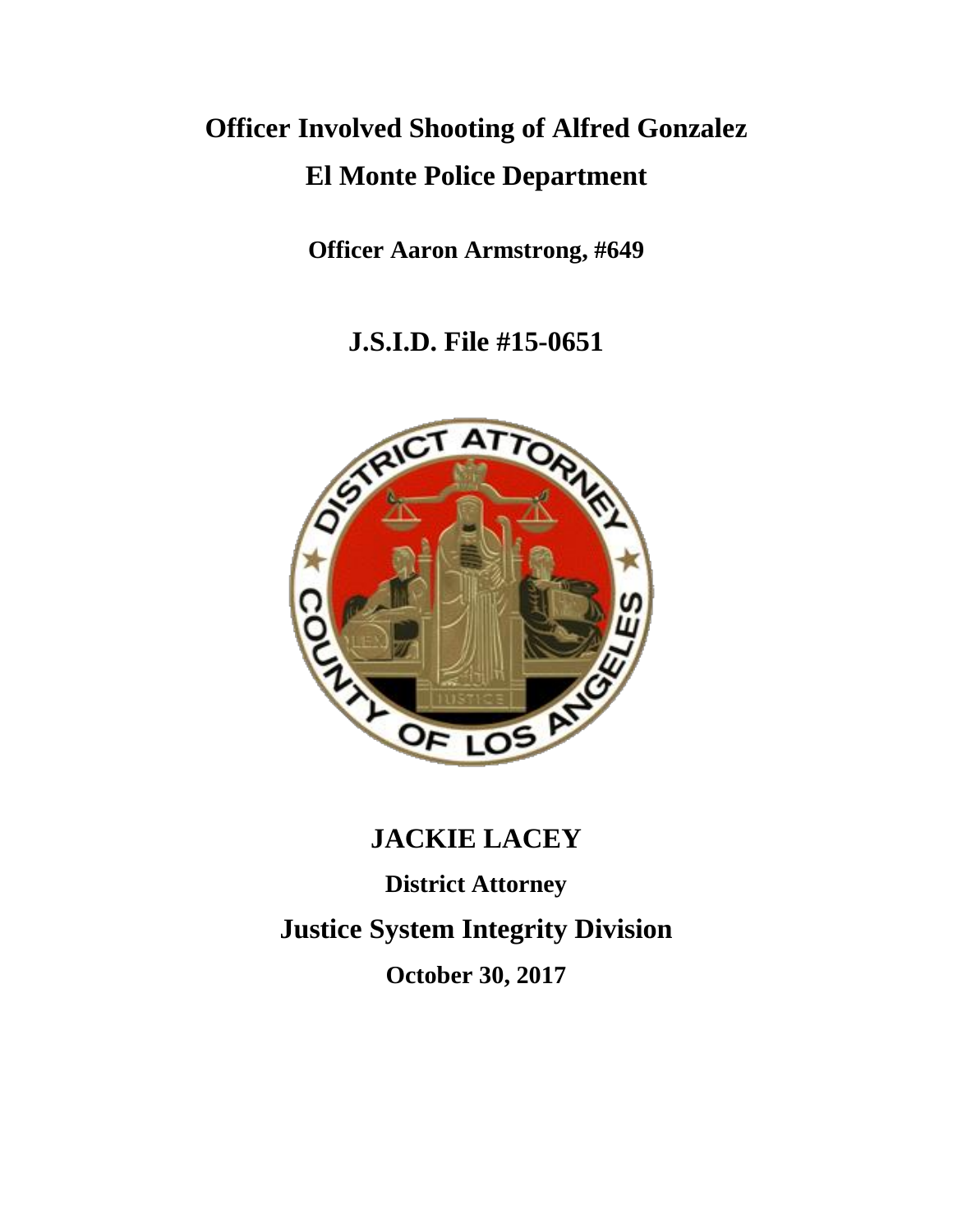#### **MEMORANDUM**

| TO:             | <b>CHIEF DAVID REYNOSO</b><br>El Monte Police Department<br>11333 Valley Boulevard<br>El Monte, California 91731                                        |
|-----------------|---------------------------------------------------------------------------------------------------------------------------------------------------------|
|                 | <b>CAPTAIN CHRISTOPHER BERGNER</b><br>Los Angeles County Sheriff's Department<br>Homicide Bureau<br>1 Cupania Circle<br>Monterey Park, California 91755 |
| FROM:           | <b>JUSTICE SYSTEM INTEGRITY DIVISION</b><br>Los Angeles County District Attorney's Office                                                               |
| <b>SUBJECT:</b> | <b>Officer Involved Shooting of Alfred Gonzalez</b><br>J.S.I.D. File #15-0651<br>E.M.P.D. File #15-10629<br>L.A.S.D. File #015-00086-3199-055           |
| DATE:           | October 30, 2017                                                                                                                                        |

The Justice System Integrity Division of the Los Angeles County District Attorney's Office has completed its review of the December 8, 2015, non-fatal shooting of Alfred Gonzalez by El Monte Police Department (EMPD) Officer Aaron Armstrong. It is our conclusion that Officer Armstrong acted in lawful self-defense.

The District Attorney's Command Center was notified of the shooting on December 8, 2015, at approximately 6:46 p.m. The District Attorney Response Team responded and was given a briefing and a walk-through of the scene.

The following analysis is based on reports submitted to this office by Los Angeles County Sheriff's Department Homicide Bureau Detectives Michael Rodriguez and Angus Ferguson. Officer Armstrong provided a voluntary statement which was considered as part of this analysis.

#### **FACTUAL ANALYSIS**

In 1997, Alfred Gonzalez was sentenced to 25 years to life under the third strike law for the crime of receiving stolen property. After the passage of Proposition 47, Gonzalez successfully petitioned the court to reduce his charge to a misdemeanor. Gonzalez was released from custody in October 2015, after serving 18 years in state prison. Gonzalez was unable to find a job and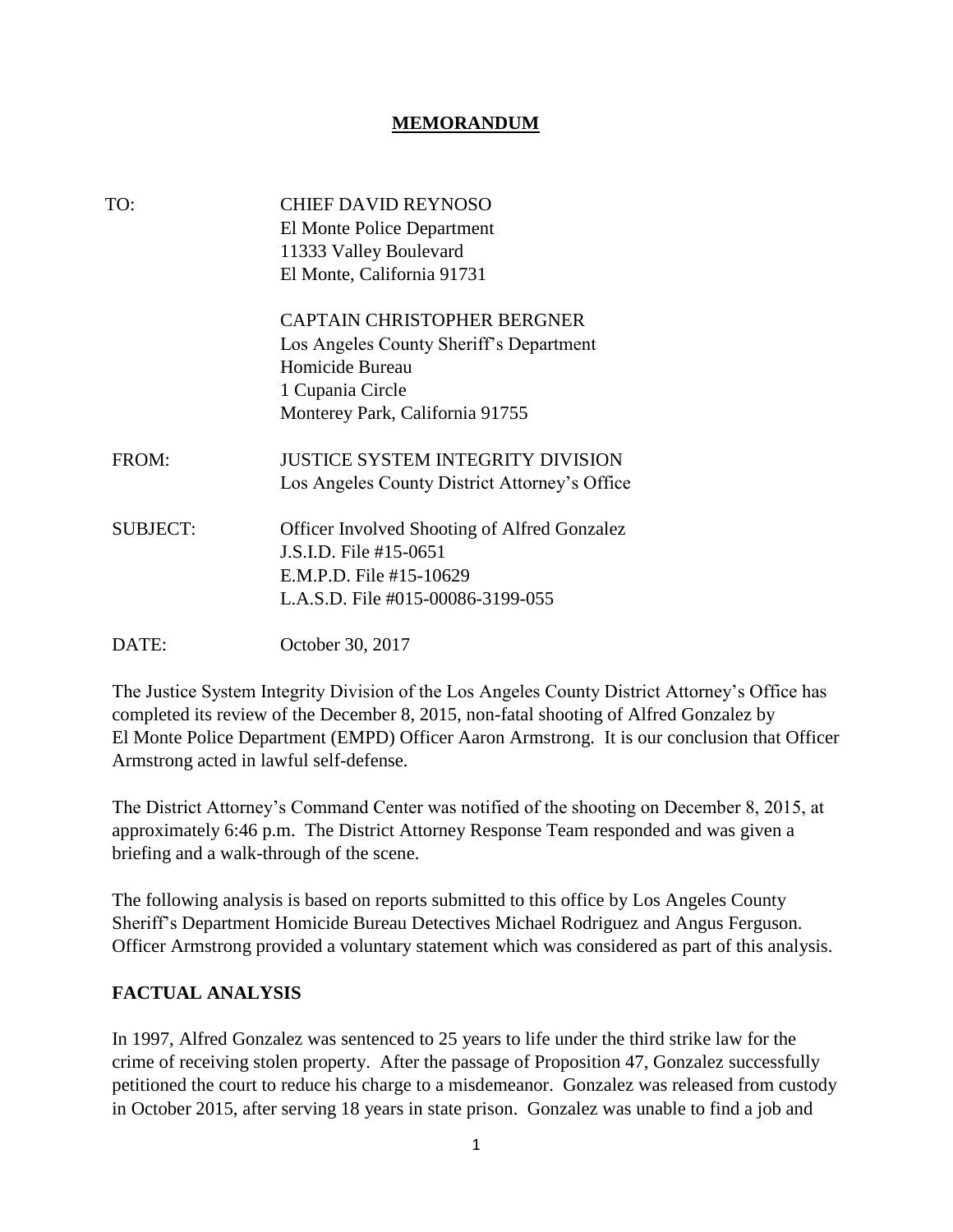felt worthless, ashamed and a burden to his family.<sup>1</sup> Gonzalez had previously thought about ending his life, but was unable to acquire a gun. On December 8, 2015, Gonzalez made up his mind that he was going to die that day. Gonzalez decided to cause a confrontation with the police and force them to shoot and kill him.

At approximately 5:45 p.m., Gonzalez went to the Plaza Liquor store in the City of El Monte and told the cashier, "Call the cops or else I'm going to start shooting." Gonzalez knocked over a potato chip display and repeated, "Call the cops!" Gonzalez returned to the store five minutes later when the police had not arrived. Gonzalez threw another display to the floor and again stated, "Call the cops, now!" Gonzalez returned outside to wait once he saw the cashier on the telephone with the police. Gonzalez placed a water bottle inside his shirt to make it appear as if he was holding a gun.

Uniformed EMPD Police Corporal Danny Tate arrived in the liquor store parking lot and observed an agitated Gonzalez screaming and yelling. Tate exited his patrol vehicle. Gonzalez had his left hand wrapped inside of his shirt and it appeared as if there was something underneath it beside his hand. Tate ordered Gonzalez to show his hands. Gonzalez replied, "No, I'm not going to let you see my hands. I'm going to smoke this cigarette and then I'm going to come over there and kill you."<sup>2</sup> Tate broadcast Gonzalez' threat to kill him over the police radio. Tate continued to order Gonzalez to show his hands while awaiting the responding units.

Uniformed EMPD Police Officer Aaron Armstrong was the second unit to arrive on scene. Prior to arriving, Armstrong heard Tate broadcast Gonzalez' threat. Armstrong exited his patrol vehicle and observed a bulge beneath Gonzalez' shirt where his left hand was hidden. Armstrong feared that Gonzalez was concealing a weapon. It could have been a brick, knife or gun. Armstrong removed his service weapon and held it down by his side. As Armstrong ordered Gonzalez to show his hands, Gonzalez suddenly ran toward him at full speed. Because Gonzalez had threatened to run after Tate and kill him, Armstrong believed that Gonzalez was charging toward him to attack him with the object he held beneath his shirt.

Armstrong ordered Gonzalez to stop as he backpedaled several steps. Armstrong waited as long as possible, hoping that Gonzalez would obey his orders. Gonzalez did not stop and did not remove his hand from under his shirt. As Gonzalez closed the distance to Armstrong, Armstrong feared that Gonzalez would kill him if he did not stop him. Armstrong fired three to four rounds from his service weapon, striking Gonzalez.<sup>3</sup> Gonzalez fell to the ground several feet in front of the officers.

While awaiting paramedics, Tate asked Gonzalez why he had threatened to kill him. Gonzalez replied, "I don't want to live no more. Nothing personal." Armstrong asked Gonzalez why he

 $\overline{\phantom{a}}$ 

<sup>1</sup> Gonzalez was interviewed by investigators on December 9, 2015.

<sup>2</sup> Gonzalez quoted himself saying, "I'm gonna do this very slow. After I finish this cigarette, I'm gonna charge towards you and if you don't shoot me, I'm gonna kill you."

<sup>&</sup>lt;sup>3</sup> An examination of Armstrong's service weapon determined that he fired four times.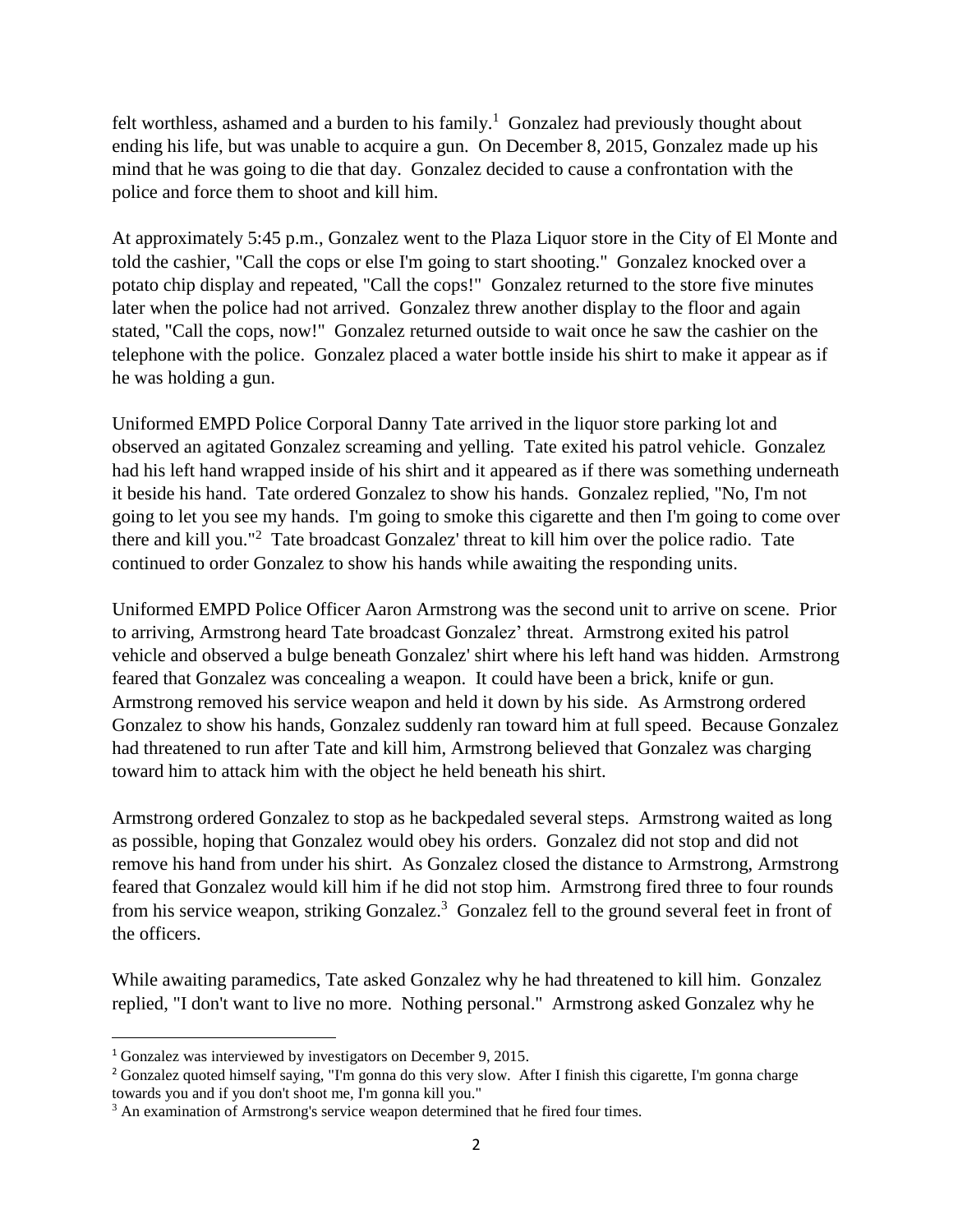ran at him with his hand in his waistband. Gonzalez replied, "I ran at you with my hand in my waistband like I had a gun. And I wish you would shoot me in the head. Go ahead. Go ahead."<sup>4</sup> During the 11 minute recording, Gonzalez repeatedly claimed that he was in possession of a gun and threatened to reach for it. He also repeatedly asked officers to shoot him in the head and stated that he wanted to die and see Jesus.

Marlee M. was a passenger in a vehicle that entered the Plaza Liquor parking lot when she observed Gonzalez and Tate. It appeared that Tate was attempting to give Gonzalez commands, although Marlee M. could not hear what was being said. At that time, Gonzalez was 20 to 25 feet away from Tate. Gonzalez was wearing a baggy shirt and had his left hand wrapped inside the shirt near his waistband. Marlee M. also observed a bulge in Gonzalez' waistband area. Moments later, Armstrong arrived in the parking lot. Within a minute of Armstrong's arrival, Gonzalez ran toward Armstrong in an aggressive manner with his hand still under the shirt. As Gonzalez neared Armstrong, Marlee M. heard four to five gunshots and saw Gonzalez fall to the ground.

Gonzalez was transported to Los Angeles County USC Medical Center where he was treated for gunshot wounds to the abdomen, thigh and hand.

A plastic water bottle was removed from Gonzalez' waistband.

### **LEGAL ANALYSIS**

 $\overline{\phantom{a}}$ 

The use of deadly force in self-defense or in defense of another is justifiable if the person claiming the right actually and reasonably believed the following: (1) that he or the person he was defending was in imminent danger of being killed or suffering great bodily injury; (2) that the immediate use of force was necessary to defend against that danger; and (3) that he used no more force than was reasonably necessary to defend against that danger. See, *CALCRIM No. 505*.

Actual danger is not necessary to justify the use of force in self-defense. If one is confronted by the appearance of danger which one believes, and a reasonable person in the same position would believe, would result in death or great bodily injury, one may act upon these circumstances. The right to self defense is the same whether the danger is real or apparent. *People v. Toledo* (1948) 85 Cal.App.2d 577, 580.

"If the defendant acted from reasonable and honest convictions he cannot be held criminally responsible for a mistake in the actual extent of the danger, when other reasonable men would alike have been mistaken." *People v. Jackson* (1965) 233 Cal.App.2d 639, 642.

The test of whether the officer's actions were objectively reasonable is "highly deferential to the police officer's need to protect himself and others." *Munoz v. City of Union City* (2004) 120 Cal. App.4<sup>th</sup> 1077, 1102.

<sup>4</sup> These statements were captured on Tate's department issued audio recorder.